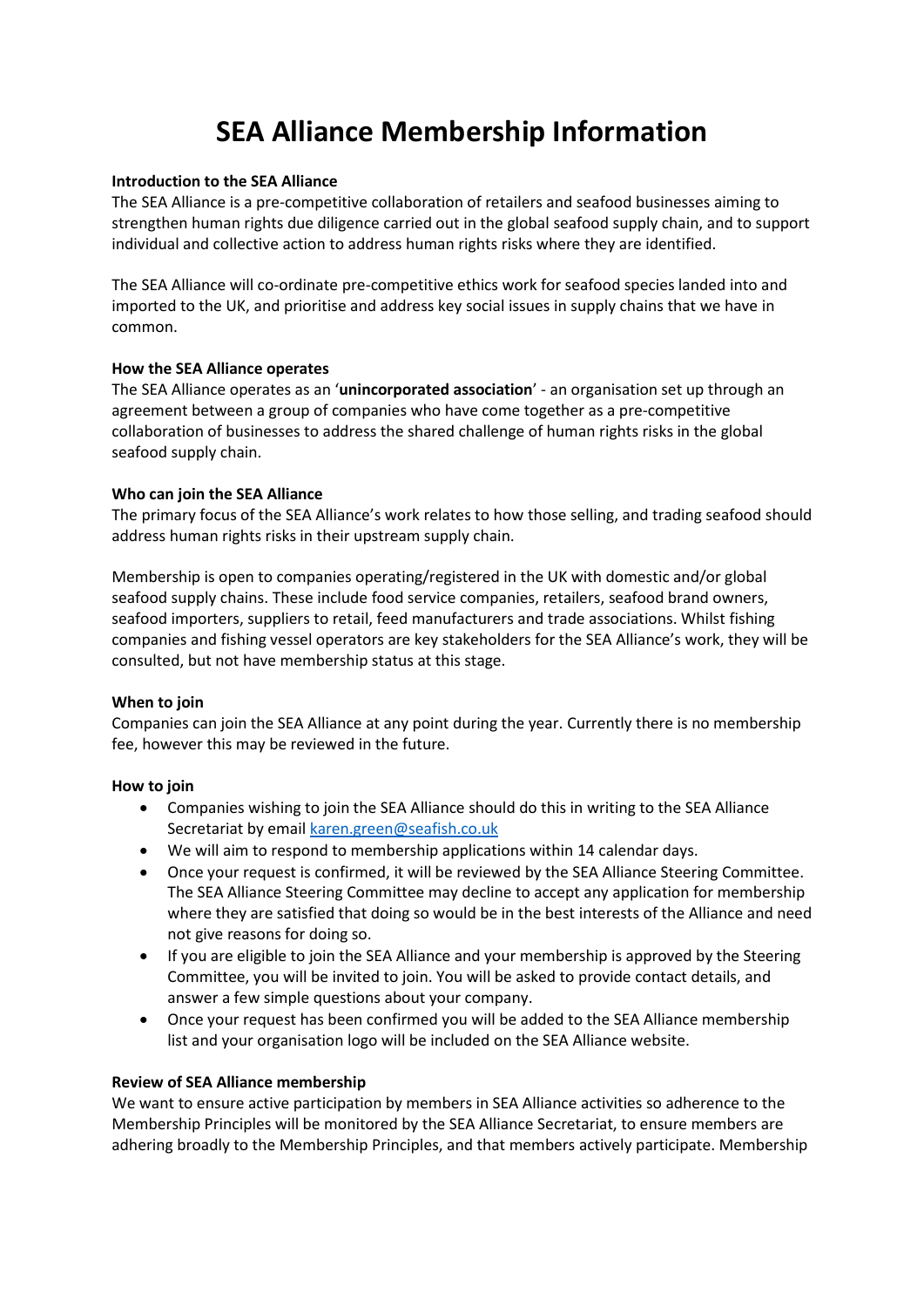could be revoked at the discretion of the SEA Alliance Steering Committee. Companies wishing to leave the SEA Alliance should do so in writing to the SEA Alliance Secretariat.

## **SEA Alliance Membership Principles - SEA Alliance members are required to commit to:**

- Implement, where appropriate, a human rights due diligence approach, in line with the UN Guiding Principles (guidelines for how this will be assessed are being drafted).
- Demonstrate that they have made a strong commitment to ethical trade and respecting human rights, and meet their legal human rights due diligence requirements, for example through public ethical trade or human rights policies, corporate reports or Modern Slavery Statements.
- Show a willingness to positively engage in pre-competitive collaborative action and be committed to driving continuous improvement within their supply chain on ethics and human rights issues.
- Be prepared to undertake work to support the collective aims of the SEA Alliance, and to integrate learnings and tools from the SEA Alliance into their organisation's human rights due diligence activities and wider business practices.
- Adhere to competition and anti-trust law at all times.
- Adhere to the Data Protection Act 2018 and any other applicable data protection rules at all times.
- Maintain the confidentiality of discussions that take place within the SEA Alliance.
- Act in the interests of the Alliance and not bring the reputation of the SEA Alliance into disrepute.

## **SEA Alliance members are requested to:**

- Nominate a point of contact who is the primary representative of the organization in the SEA Alliance. NOTE: companies may nominate more than one point of contact and more than one staff member can take part in SEA Alliance events and workstreams. Only one representative may participate in the Steering Committee at any one time.
- Provide some basic information for a SEA Alliance baseline dataset on member companies.
- Indicate via email that they have read and reviewed the SEA Alliance Membership Information and are happy to engage with the initiative as outlined in this document.
- Attend at least one of the two scheduled all-member SEA Alliance meetings and, where necessary, nominate a representative to attend in their place.
- Actively participate in one of the SEA Alliance working groups, or a specific short-term project.
- Participate in the annual member survey, which will be used to monitor participation, engagement and impact.
- Provide a copy of their logo and grant permission for their company logo to be used on the SEA Alliance website, in publications, and in written and virtual communications (with agreement on a case-by-case basis where required).
- Share relevant communications and information with other members. We recognise the benefit of collaborative learning – supporting each other to make progress, and also to understand industry issues and trends.
- Notify the SEA Alliance Secretariat as soon as practical, if any matter arises, which may be deemed to affect the aims and reputation of the SEA Alliance.
- Keep all information presented and discussed at meetings confidential.
- Raise concerns where they believe there are actual or potential risks of competition or antitrust law being breached.
- Ensure that all discussions are held in a courteous, open, and honest manner.